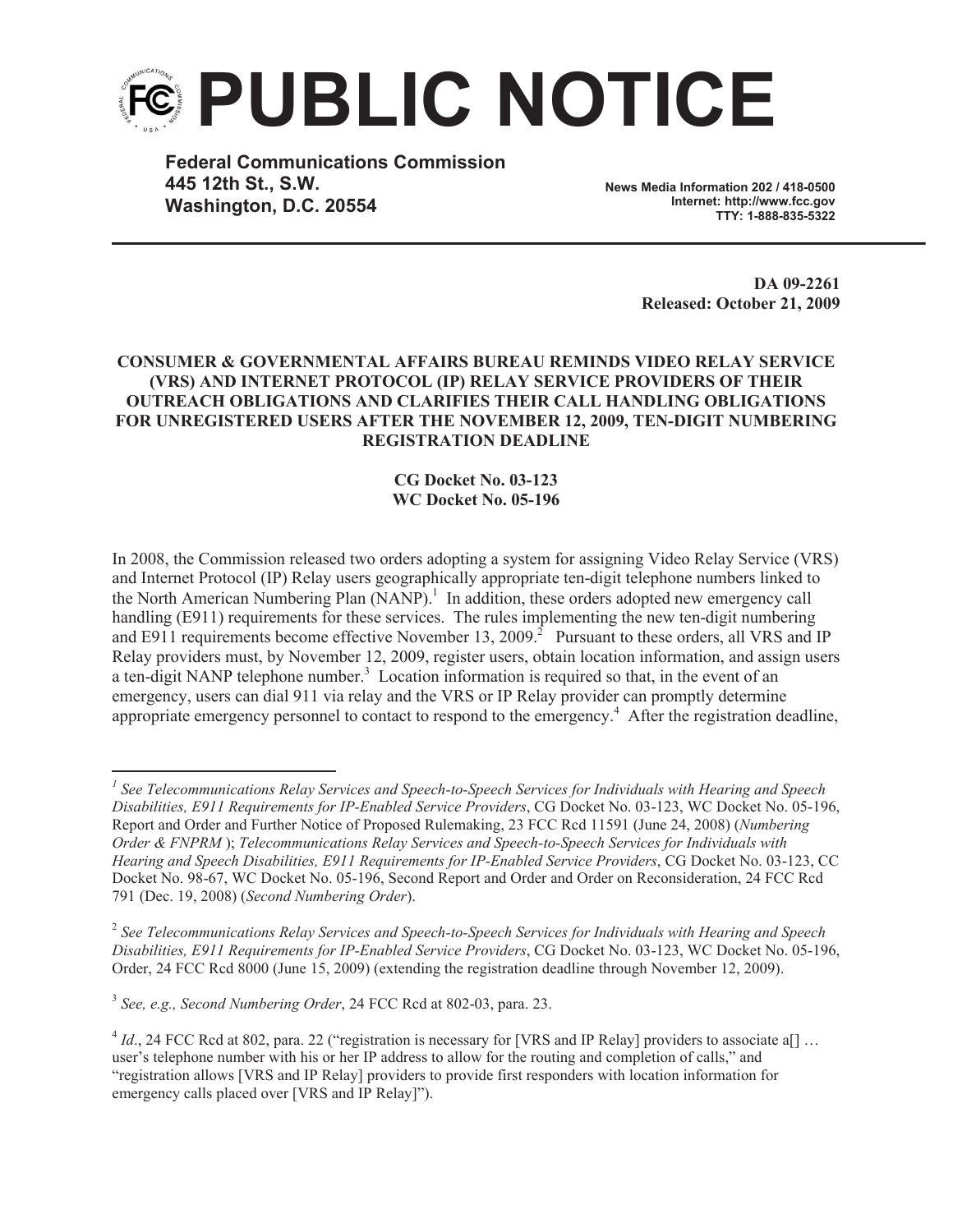providers must obtain registration information from all unregistered users before processing a nonemergency call.

First, we remind VRS and IP Relay providers of their consumer outreach and education obligations, as required in the *Numbering Order & FNPRM*.<sup>5</sup> For example, providers must include an advisory on their websites and in any promotional material addressing the registration process, numbering portability, and the importance of maintaining up to date registered location information.<sup>6</sup> We also encourage providers to, among other steps, utilize automatic prompts that appear on the caller's screen when the caller is initiating a call to remind VRS and IP Relays users of the registration deadline and to inform them of the registration process.

Second, we clarify providers' call handling obligations after the November 12, 2009 registration deadline. Beginning on November 13, 2009, VRS and IP Relay providers must register VRS and IP Relay users before they make non-emergency calls.<sup>7</sup> The provider with which the VRS or IP Relay user registers will serve as the user's default provider, and "all inbound and outbound calls will, by default, be routed through the default provider."<sup>8</sup> We have made clear to providers, however, that they must inform users that: "(1) the consumer may obtain a telephone number from, and register with, his or her provider of choice (notwithstanding any prior relationship the consumer may have had with another provider); (2) the consumer may change default providers at any time and, in doing so, retain his or her telephone number by porting the number to the new default provider; (3) the consumer may make calls through, and receive calls from, any provider (and the consumer is not limited to making or receiving calls through his or her default provider); and (4) the provider cannot condition the ongoing use or possession of equipment, or the receipt of different or upgraded equipment, on the consumer continuing to use the provider as its default provider."<sup>9</sup> We further clarify that a VRS or IP Relay communications assistant (CA) may, during call set-up (*i.e.,* before the outbound call is made to the called party and a relay call has begun) or call wrap-up (*i.e.,* after the called party has hung up and the relay call has ended) inform the caller of the registration deadline and requirements and assist the caller with the registration process. We also note that, as of November 13, 2009, voice telephone users will no longer be able to reach a VRS or IP Relay user by calling his or her previously obtained "proxy" or "alias" number.<sup>10</sup>

Further, beginning on November 13, 2009, VRS and IP Relay providers must verify that the caller is registered before completing a non-emergency call.<sup>11</sup> If a caller is not registered, and is making a non-

<sup>8</sup> *Numbering Order & FNPRM*, 23 FCC Rcd at 11609-10, para. 43.

<sup>10</sup> *See, e.g., id.*, 24 FCC Rcd at 801-02, para. 21, and at 804-05, para. 27.

<sup>5</sup> *Numbering Order & FNPRM*, 23 FCC Rcd at 11623-24, paras. 90-91.

<sup>6</sup> *Id.*, 23 FCC Rcd at 11623, para. 90.

<sup>7</sup> *See Second Numbering Order*, 24 FCC Rcd at 802-03, para. 23. VRS and IP Relay providers must handle all emergency calls regardless of the registration status of the caller. *Id.*, 24 FCC Rcd at 802, para. 22 & n.102, and at 802-03, para. 23.

<sup>9</sup> *Second Numbering Order*, 24 FCC Rcd at 809-10, para. 38.

 $11$  After a user has registered, verification should happen automatically to calls made via the default provider. For dial-around calls, providers can do a reverse lookup to determine whether the caller is registered (*i.e.,* to determine if the incoming IP address is associated with a ten-digit number in the iTRS database).